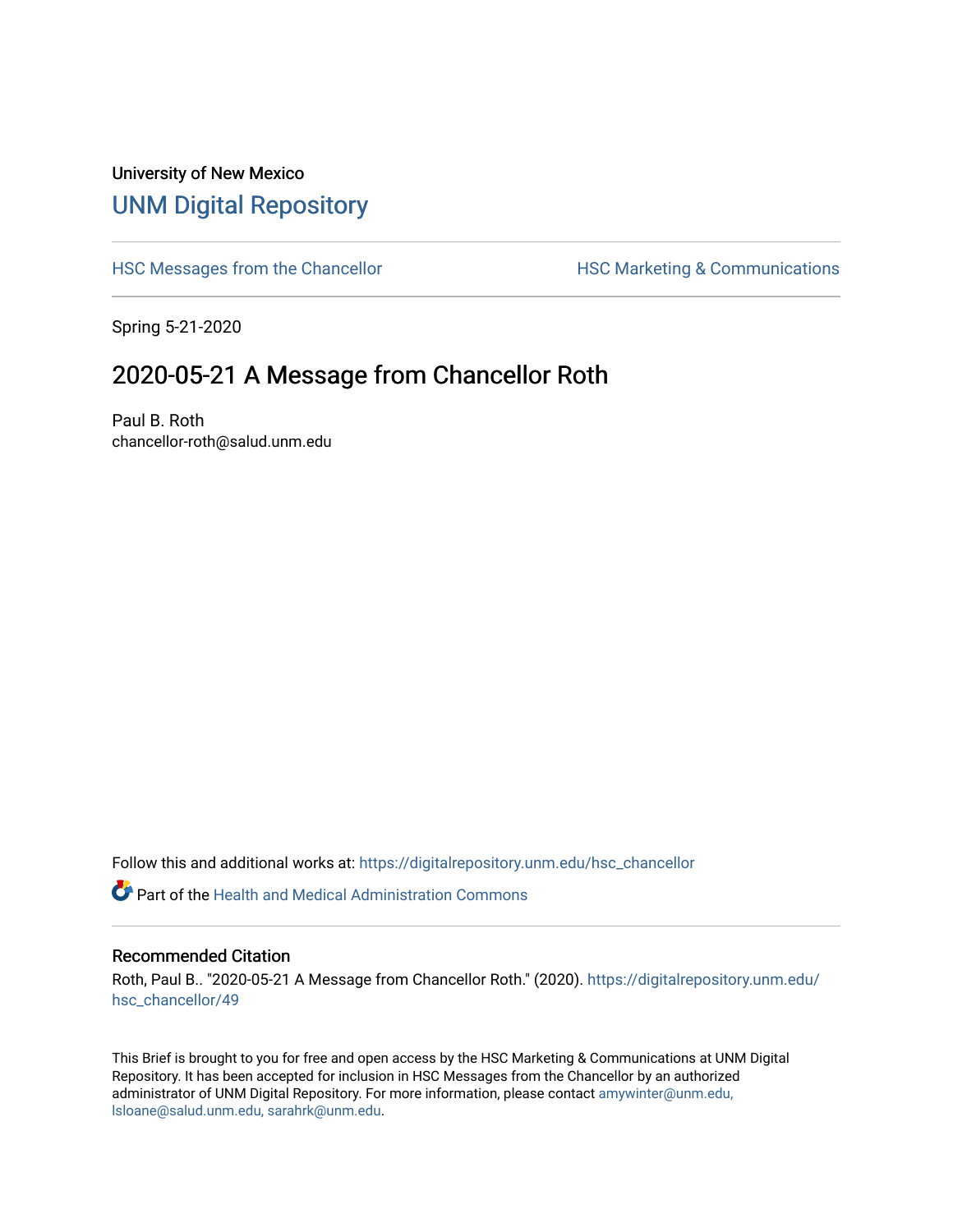

[View this email in your browser](https://mailchi.mp/94228f464f1c/message-from-the-chancellor-coronavirus-4420180?e=b4bbfca2c0)

## **A Message from Chancellor Roth**

Dear Colleagues:

In these uncertain times, the support of our community and their continued generosity on behalf of our employees and our mission takes on added significance. Since March, the UNM Foundation has received more than \$250,000 in donations that will greatly benefit our students, clinical enterprises and employees.

The Foundation has also established crisis relief funds for UNM Hospital and UNM Sandoval Regional Medical Center to help the dedicated physicians, nurses and staff whose lives have been upended by the COVID-19 pandemic. You can learn more about these funds [here.](https://unm.us19.list-manage.com/track/click?u=59ce53c1a4dedb490bac78648&id=1e27c91a6d&e=b4bbfca2c0)

Throughout this crisis, many of our faculty, students and staff have donated their time and expertise to benefit their colleagues and the community at large. As President Garnett S. Stokes often says, we are the University for New Mexico. I'd add the UNM Health System is the health care system for New Mexico, with clinics and specialty services touching all four corners of the state.

While so much of our focus has been on COVID lately, we have continued to provide vital care for our patients. This past week, Dr. Irene Agostini, chief medical officer at UNM Hospital, [shared her experience](https://unm.us19.list-manage.com/track/click?u=59ce53c1a4dedb490bac78648&id=ea88082b50&e=b4bbfca2c0) of accompanying a team of sonographers to Gallup to provide prenatal checkups for pregnant women. That community has been hit especially hard by the novel coronavirus, so this visit was a real credit to the professionalism and compassion of our team.